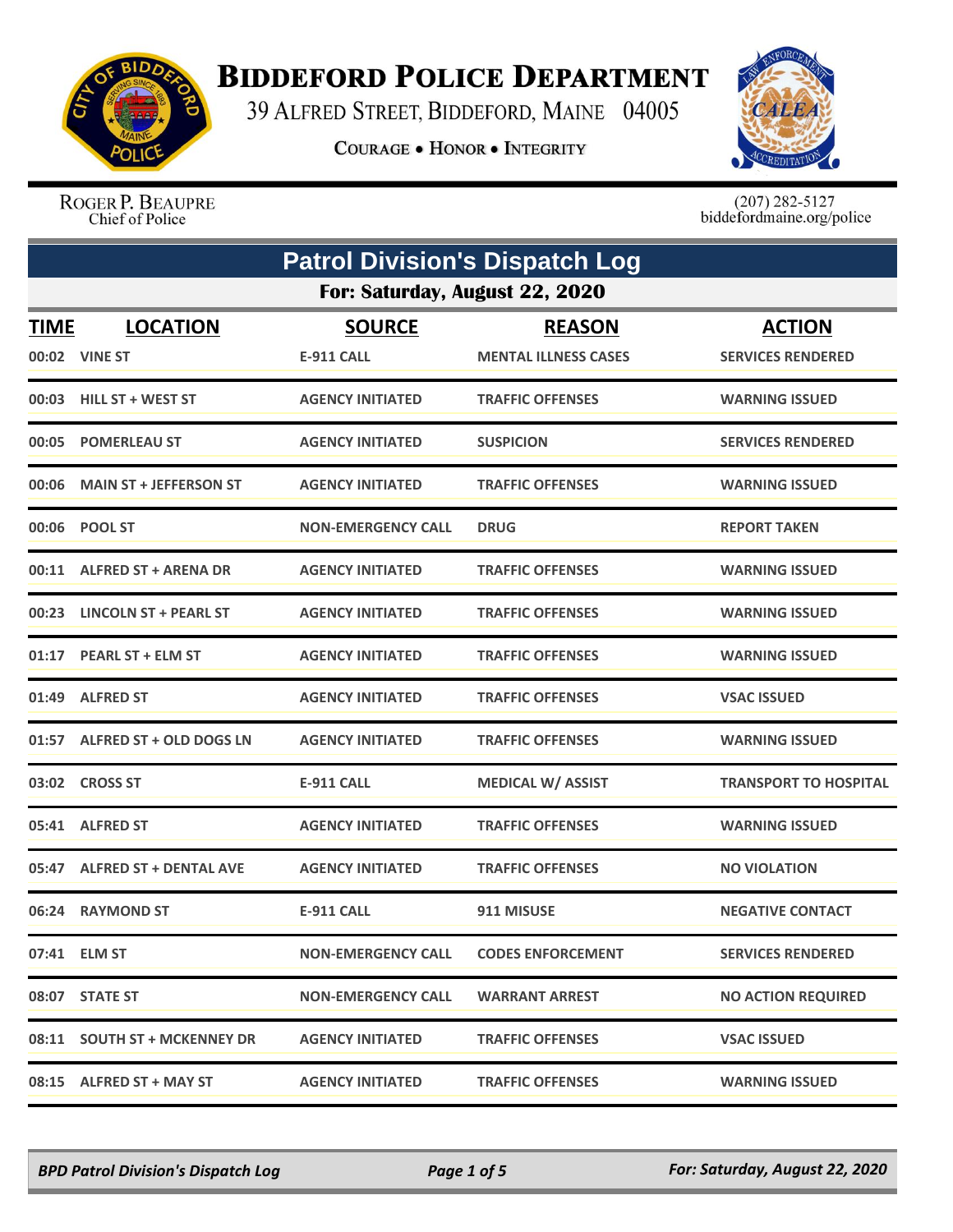| <b>TIME</b> | <b>LOCATION</b>               | <b>SOURCE</b>             | <b>REASON</b>              | <b>ACTION</b>             |
|-------------|-------------------------------|---------------------------|----------------------------|---------------------------|
|             | 08:18 ELM ST + LINDALE AVE    | <b>AGENCY INITIATED</b>   | <b>TRAFFIC OFFENSES</b>    | <b>WARNING ISSUED</b>     |
|             | 08:22 SOUTH ST + PAQUIN AVE   | <b>AGENCY INITIATED</b>   | <b>TRAFFIC OFFENSES</b>    | <b>WARNING ISSUED</b>     |
| 08:34       | <b>MAY ST + ORCHARD ST</b>    | <b>AGENCY INITIATED</b>   | <b>TRAFFIC OFFENSES</b>    | <b>WARNING ISSUED</b>     |
|             | 08:43 MAY ST + ORCHARD ST     | <b>AGENCY INITIATED</b>   | <b>TRAFFIC OFFENSES</b>    | <b>WARNING ISSUED</b>     |
|             | 08:43 POOL ST + FOSS ST       | <b>AGENCY INITIATED</b>   | <b>TRAFFIC OFFENSES</b>    | <b>VSAC ISSUED</b>        |
| 08:47       | <b>SOUTH ST</b>               | <b>AGENCY INITIATED</b>   | <b>TRAFFIC OFFENSES</b>    | <b>VSAC ISSUED</b>        |
|             | 08:47 OAK PL                  | <b>NON-EMERGENCY CALL</b> | <b>DISTURBANCE / NOISE</b> | <b>SERVICES RENDERED</b>  |
|             | 09:00 SOUTH ST + WESTERN AVE  | <b>AGENCY INITIATED</b>   | <b>TRAFFIC OFFENSES</b>    | <b>VSAC ISSUED</b>        |
|             | 09:12 SOUTH ST + WESTMORE AVE | <b>AGENCY INITIATED</b>   | <b>TRAFFIC OFFENSES</b>    | <b>VSAC ISSUED</b>        |
|             | 09:21 PEARL ST                | <b>E-911 CALL</b>         | 911 MISUSE                 | <b>NO ACTION REQUIRED</b> |
|             | 09:23 MAY ST + SOUTH ST       | <b>AGENCY INITIATED</b>   | <b>TRAFFIC OFFENSES</b>    | <b>VSAC ISSUED</b>        |
|             | 09:32 WEST ST + FOREST ST     | <b>AGENCY INITIATED</b>   | <b>TRAFFIC OFFENSES</b>    | <b>WARNING ISSUED</b>     |
| 09:36       | <b>MAY ST + LESSARD AVE</b>   | <b>AGENCY INITIATED</b>   | <b>TRAFFIC OFFENSES</b>    | <b>WARNING ISSUED</b>     |
| 09:43       | <b>BRIDGE RD</b>              | <b>AGENCY INITIATED</b>   | <b>TRAFFIC OFFENSES</b>    | <b>VSAC ISSUED</b>        |
| 09:49       | <b>MAY ST + ORCHARD ST</b>    | <b>AGENCY INITIATED</b>   | <b>TRAFFIC OFFENSES</b>    | <b>WARNING ISSUED</b>     |
|             | 09:55 SOUTH ST + MCKENNEY DR  | <b>AGENCY INITIATED</b>   | <b>TRAFFIC OFFENSES</b>    | <b>WARNING ISSUED</b>     |
|             | 10:01 MILE STRETCH RD         | <b>AGENCY INITIATED</b>   | <b>TRAFFIC OFFENSES</b>    | <b>WARNING ISSUED</b>     |
|             | 10:03 FOSS ST + SUMMER ST     | <b>WALK-IN AT STATION</b> | <b>ARTICLES LOST/FOUND</b> | <b>REPORT TAKEN</b>       |
|             | 10:05 SOUTH ST + SOUTHVIEW DR | <b>AGENCY INITIATED</b>   | <b>TRAFFIC OFFENSES</b>    | <b>WARNING ISSUED</b>     |
|             | 10:18 HILL ST + ACORN ST      | <b>AGENCY INITIATED</b>   | <b>TRAFFIC OFFENSES</b>    | <b>VSAC ISSUED</b>        |
|             | 10:27 HILL ST + VINCENT AVE   | <b>AGENCY INITIATED</b>   | <b>TRAFFIC OFFENSES</b>    | <b>WARNING ISSUED</b>     |
|             | 10:29 MILE STRETCH RD         | <b>AGENCY INITIATED</b>   | <b>TRAFFIC OFFENSES</b>    | <b>WARNING ISSUED</b>     |
|             | 10:36 WEST ST + CENTURY DR    | <b>AGENCY INITIATED</b>   | <b>TRAFFIC OFFENSES</b>    | <b>VSAC ISSUED</b>        |
|             | 10:43 POOL ST                 | <b>AGENCY INITIATED</b>   | <b>TRAFFIC OFFENSES</b>    | <b>VSAC ISSUED</b>        |
|             | 10:47 WEST ST                 | <b>AGENCY INITIATED</b>   | <b>TRAFFIC OFFENSES</b>    | <b>WARNING ISSUED</b>     |

*BPD Patrol Division's Dispatch Log Page 2 of 5 For: Saturday, August 22, 2020*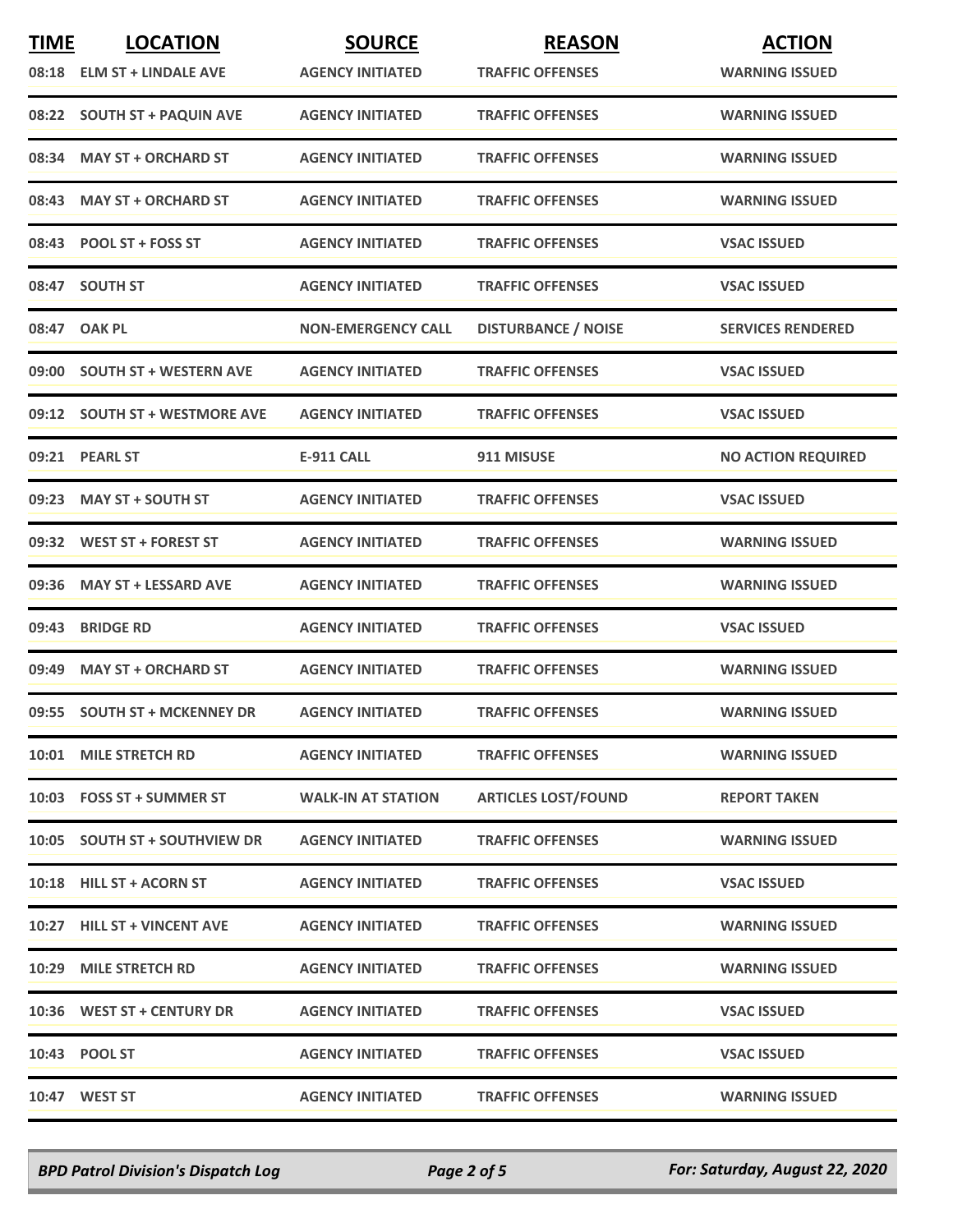| <b>TIME</b> | <b>LOCATION</b>             | <b>SOURCE</b>             | <b>REASON</b>              | <b>ACTION</b>             |
|-------------|-----------------------------|---------------------------|----------------------------|---------------------------|
|             | 10:59 WEST ST               | <b>AGENCY INITIATED</b>   | <b>TRAFFIC OFFENSES</b>    | <b>VSAC ISSUED</b>        |
|             | 11:09 WEST ST               | <b>AGENCY INITIATED</b>   | <b>TRAFFIC OFFENSES</b>    | <b>WARNING ISSUED</b>     |
|             | 11:09 HILL ST + TIGER WAY   | <b>AGENCY INITIATED</b>   | <b>TRAFFIC OFFENSES</b>    | <b>WARNING ISSUED</b>     |
|             | <b>11:22 HILL ST</b>        | <b>AGENCY INITIATED</b>   | <b>TRAFFIC OFFENSES</b>    | <b>WARNING ISSUED</b>     |
|             | <b>11:22 MAIN ST</b>        | <b>NON-EMERGENCY CALL</b> | <b>CHECK WELFARE</b>       | <b>SERVICES RENDERED</b>  |
|             | 11:26 WEST ST               | <b>AGENCY INITIATED</b>   | <b>TRAFFIC OFFENSES</b>    | <b>WARNING ISSUED</b>     |
|             | 11:29 ELM ST                | <b>AGENCY INITIATED</b>   | <b>TRAFFIC OFFENSES</b>    | <b>WARNING ISSUED</b>     |
|             | 11:41 SACO FALLS WAY        | <b>E-911 CALL</b>         | <b>DOMESTIC COMPLAINTS</b> | <b>REPORT TAKEN</b>       |
|             | 11:45 WEST ST + BERNARD AVE | <b>AGENCY INITIATED</b>   | <b>TRAFFIC OFFENSES</b>    | <b>VSAC ISSUED</b>        |
|             | 11:57 ELM ST                | <b>AGENCY INITIATED</b>   | <b>TRAFFIC OFFENSES</b>    | <b>VSAC ISSUED</b>        |
|             | 12:21 ALFRED ST             | <b>AGENCY INITIATED</b>   | <b>TRAFFIC OFFENSES</b>    | <b>VSAC ISSUED</b>        |
|             | 12:32 ALFRED ST             | <b>NON-EMERGENCY CALL</b> | <b>HARASSMENT</b>          | <b>NO ACTION REQUIRED</b> |
|             | 12:53 MAY ST                | <b>AGENCY INITIATED</b>   | <b>TRAFFIC OFFENSES</b>    | <b>VSAC ISSUED</b>        |
|             | 12:53 BIRCH ST              | <b>E-911 CALL</b>         | <b>HARASSMENT</b>          | <b>NO VIOLATION</b>       |
|             | 13:00 ROCKY WAY             | <b>E-911 CALL</b>         | 911 MISUSE                 | <b>DISPATCH HANDLED</b>   |
|             | <b>13:11 MAIN ST</b>        | <b>AGENCY INITIATED</b>   | <b>TRAFFIC OFFENSES</b>    | <b>VSAC ISSUED</b>        |
|             | 13:11 ALFRED ST             | <b>NON-EMERGENCY CALL</b> | <b>ALL OTHER</b>           | <b>SERVICES RENDERED</b>  |
|             | 13:24 FORTUNES ROCKS RD     | <b>AGENCY INITIATED</b>   | <b>ANIMAL COMPLAINT</b>    | <b>NO VIOLATION</b>       |
|             | 13:38 SOUTH ST              | <b>AGENCY INITIATED</b>   | <b>TRAFFIC OFFENSES</b>    | <b>VSAC ISSUED</b>        |
|             | 13:41 BEACH HOUSE LN        | <b>AGENCY INITIATED</b>   | <b>ANIMAL COMPLAINT</b>    | <b>NO VIOLATION</b>       |
|             | <b>13:50 PINE ST</b>        | <b>NON-EMERGENCY CALL</b> | <b>CHECK WELFARE</b>       | <b>UNFOUNDED</b>          |
|             | 13:58 SOUTH ST              | <b>AGENCY INITIATED</b>   | <b>TRAFFIC OFFENSES</b>    | <b>VSAC ISSUED</b>        |
|             | 14:02 CUTTS ST              | <b>NON-EMERGENCY CALL</b> | <b>CRIMINAL MISCHIEF</b>   | <b>SERVICES RENDERED</b>  |
|             | 14:38 SUMMER ST             | <b>AGENCY INITIATED</b>   | <b>ANIMAL COMPLAINT</b>    | <b>SERVICES RENDERED</b>  |
|             | <b>15:01 BOULDER WAY</b>    | <b>NON-EMERGENCY CALL</b> | <b>ANIMAL COMPLAINT</b>    | <b>GONE ON ARRIVAL</b>    |

*BPD Patrol Division's Dispatch Log Page 3 of 5 For: Saturday, August 22, 2020*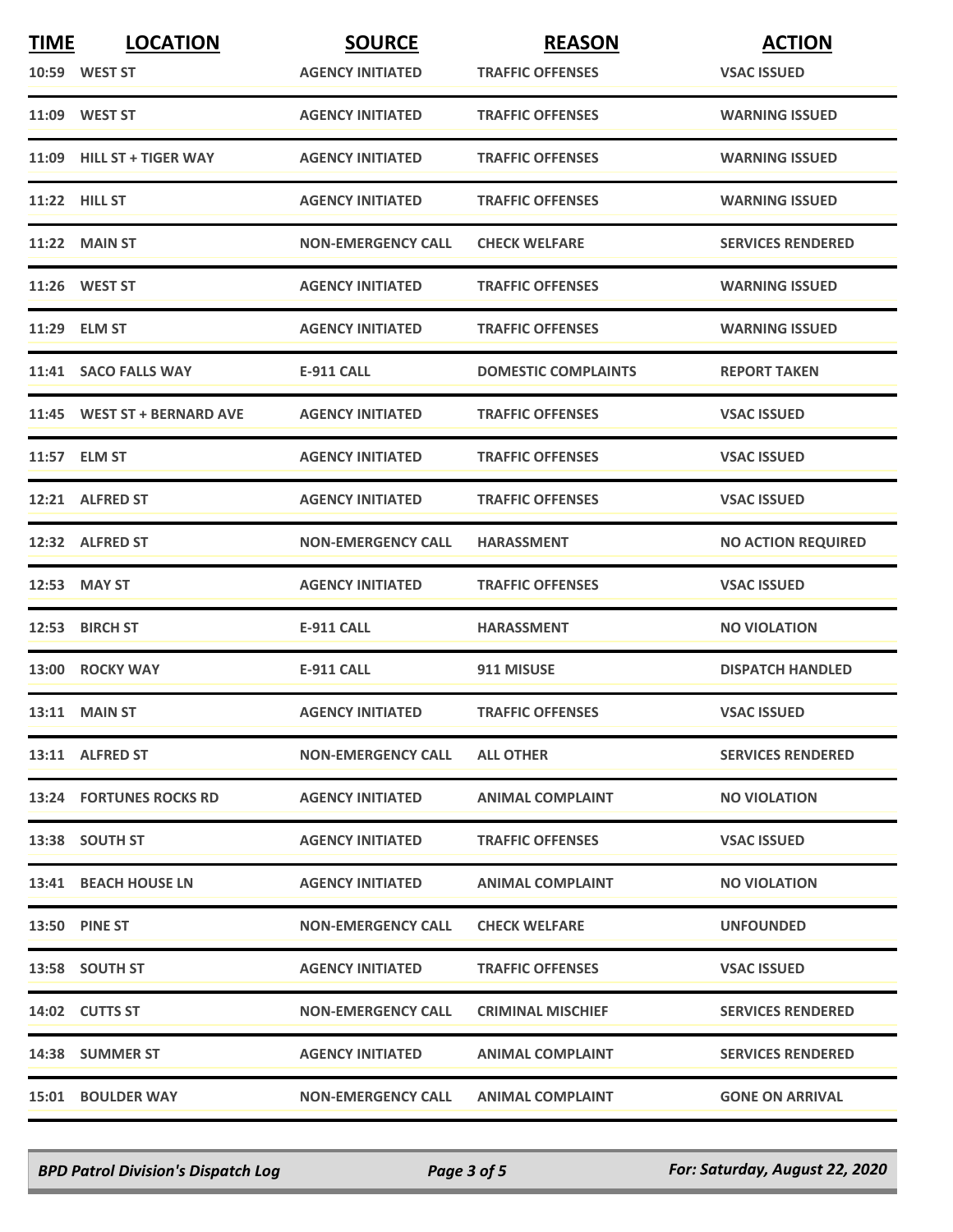| <b>TIME</b> | <b>LOCATION</b>                        | <b>SOURCE</b>             | <b>REASON</b>                      | <b>ACTION</b>                |
|-------------|----------------------------------------|---------------------------|------------------------------------|------------------------------|
|             | 15:07 HILL ST                          | <b>NON-EMERGENCY CALL</b> | <b>CIVIL COMPLAINT</b>             | <b>SERVICES RENDERED</b>     |
|             | 15:16 MAINE TPKE                       | <b>E-911 CALL</b>         | 911 MISUSE                         | <b>REFERRED OTHER AGENCY</b> |
|             | 15:22 ELM ST                           | <b>E-911 CALL</b>         | <b>ROAD HAZARD</b>                 | <b>REMOVED HAZARD</b>        |
|             | 16:05 SPRUCE ST                        | <b>E-911 CALL</b>         | 911 MISUSE                         | <b>NO ACTION REQUIRED</b>    |
|             | <b>16:36 LITTLE HOUSE OF PRAYER DR</b> | <b>E-911 CALL</b>         | 911 MISUSE                         | <b>DISPATCH HANDLED</b>      |
|             | 16:47 SOUTH ST                         | <b>AGENCY INITIATED</b>   | <b>TRAFFIC OFFENSES</b>            | <b>WARNING ISSUED</b>        |
|             | <b>17:08 MAIN ST</b>                   | <b>E-911 CALL</b>         | <b>DISTURBANCE / NOISE</b>         | <b>NO ACTION REQUIRED</b>    |
|             | 17:18 HILL ST                          | <b>AGENCY INITIATED</b>   | <b>PAPERWORK</b>                   | <b>DISPATCH HANDLED</b>      |
|             | 17:20 HILL ST                          | <b>AGENCY INITIATED</b>   | <b>PAPERWORK</b>                   | <b>PAPERWORK SERVED</b>      |
|             | 17:26 ALFRED ST                        | <b>E-911 CALL</b>         | <b>CHECK WELFARE</b>               | <b>NO TRANSPORT</b>          |
|             | 17:39 MAIN ST + WASHINGTON ST          | <b>AGENCY INITIATED</b>   | <b>SUSPICION</b>                   | <b>WARNING ISSUED</b>        |
|             | 17:56 ALFRED ST                        | <b>AGENCY INITIATED</b>   | <b>SUSPICION</b>                   | <b>NO TRANSPORT</b>          |
|             | 18:13 ELM ST                           | <b>NON-EMERGENCY CALL</b> | <b>CIVIL COMPLAINT</b>             | <b>CIVIL COMPLAINT</b>       |
|             | 18:16 BACON ST + EMERY ST              | <b>AGENCY INITIATED</b>   | <b>SMOKE INVESTIGATION OUTSIDE</b> | <b>NO ACTION REQUIRED</b>    |
|             | 18:17 ROCKY WAY                        | <b>E-911 CALL</b>         | 911 MISUSE                         | <b>REFERRED OTHER AGENCY</b> |
|             | 18:24 POOL ST                          | <b>AGENCY INITIATED</b>   | <b>TRAFFIC OFFENSES</b>            | <b>NO VIOLATION</b>          |
|             | 18:56 LEDGEMERE DR                     | <b>NON-EMERGENCY CALL</b> | <b>ANIMAL COMPLAINT</b>            | <b>REFERRED OTHER AGENCY</b> |
|             | 19:01 WEST ST + EVANTHIA DR            | <b>AGENCY INITIATED</b>   | <b>TRAFFIC OFFENSES</b>            | <b>WARNING ISSUED</b>        |
|             | <b>19:12 PIKE ST</b>                   | <b>NON-EMERGENCY CALL</b> | <b>FRAUD / SCAM</b>                | <b>NO ACTION REQUIRED</b>    |
|             | 19:25 BACON ST + PIERSONS LN           | <b>NON-EMERGENCY CALL</b> | <b>PARKING COMPLAINT</b>           | <b>PARKING TICKET ISSUED</b> |
|             | 19:37 MORIN ST                         | <b>AGENCY INITIATED</b>   | <b>TRAFFIC OFFENSES</b>            | <b>VSAC ISSUED</b>           |
|             | 19:49 POOL ST + HILL ST                | <b>E-911 CALL</b>         | 911 MISUSE                         | <b>DISPATCH HANDLED</b>      |
|             | 20:06 WEST ST                          | <b>AGENCY INITIATED</b>   | <b>PAPERWORK</b>                   | <b>PAPERWORK SERVED</b>      |
|             | 20:43 ANDREWS RD                       | <b>E-911 CALL</b>         | 911 MISUSE                         | <b>NO ACTION REQUIRED</b>    |
|             | 20:53 WEST ST                          | <b>AGENCY INITIATED</b>   | <b>SUSPICION</b>                   | <b>SERVICES RENDERED</b>     |

*BPD Patrol Division's Dispatch Log Page 4 of 5 For: Saturday, August 22, 2020*